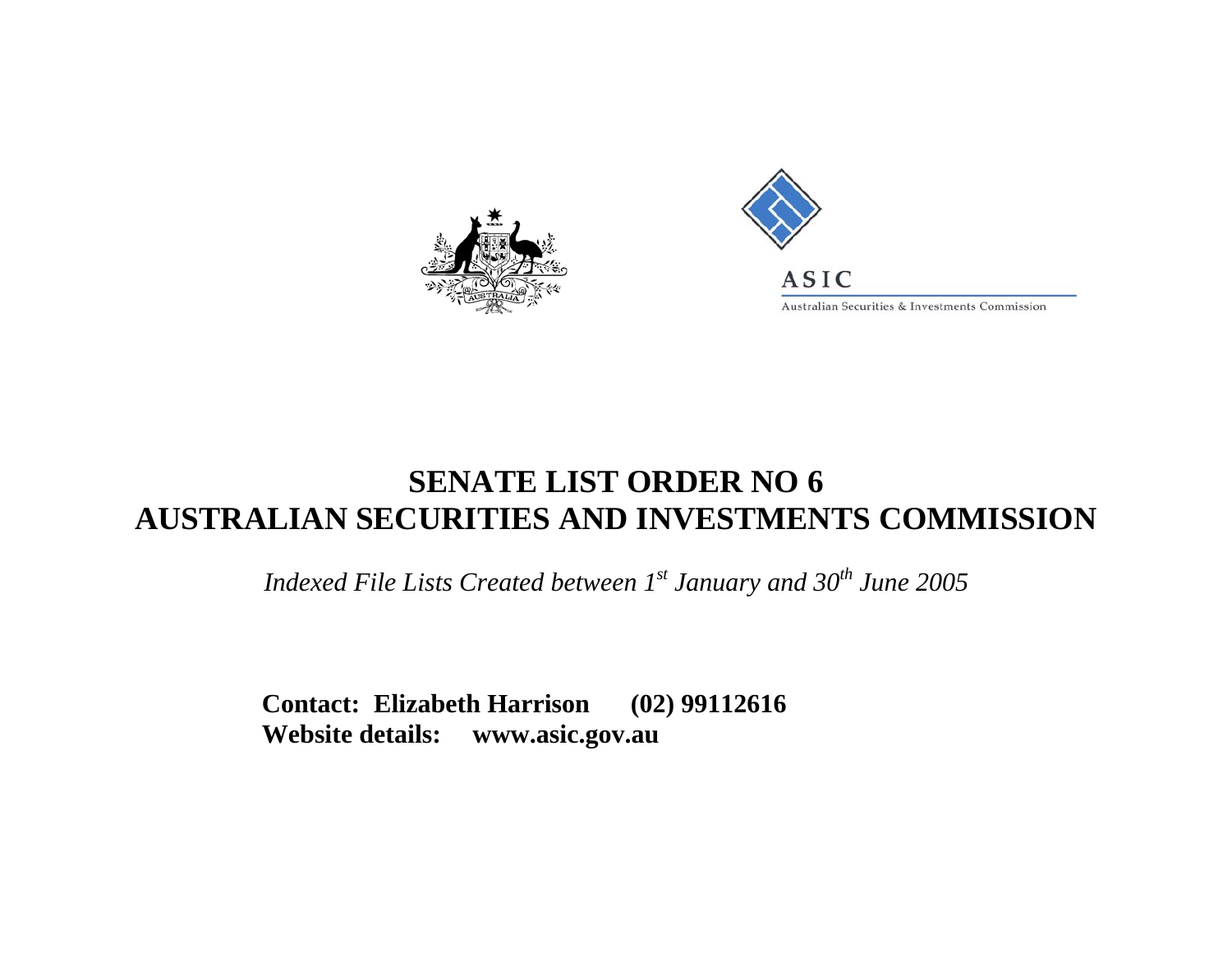| Group       | Year | Prefix     | File | <b>Description</b>                                                                                |
|-------------|------|------------|------|---------------------------------------------------------------------------------------------------|
| <b>RPOL</b> | 2005 | <b>PMR</b> | 278  | NON-CASH PAYMENTS FACILITIES PPP (EKH)                                                            |
| <b>RPOL</b> | 2005 | <b>PMR</b> | 485  | <b>NCPF POLICY</b>                                                                                |
| <b>RPOL</b> | 2005 | <b>PMR</b> | 493  | <b>CODES POLICY</b>                                                                               |
| <b>RPOL</b> | 2005 | <b>PMR</b> | 500  | <b>IRECONSTRUCTIONS</b>                                                                           |
| <b>RPOL</b> | 2005 | <b>PMR</b> | 515  | IPERIODIC STATEMENTS                                                                              |
| <b>RPOL</b> | 2005 | <b>PMR</b> | 521  | <b>TAXATION ISSUES</b>                                                                            |
| <b>RPOL</b> | 2005 | <b>PMR</b> | 590  | <b>GROUP INSURANCE ARRANGERS</b>                                                                  |
| <b>RPOL</b> | 2005 | <b>PMR</b> | 684  | <b>ATO ISSUES</b>                                                                                 |
| <b>RPOL</b> | 2005 | <b>PMR</b> | 745  | CONFLICTS MANAGEMENT POLICY PART 3                                                                |
| <b>RPOL</b> | 2005 | <b>PMR</b> | 797  | IMANAGED DISCRETIONARY ACCOUNTS PART 3                                                            |
| <b>RPOL</b> | 2005 | <b>PMR</b> | 874  | <b>AUDIT ISSUES</b>                                                                               |
| <b>RPOL</b> | 2005 | <b>PMR</b> | 921  | CONDUCT AND DISCLOSURE POLICY PART 4                                                              |
| <b>RPOL</b> | 2005 | <b>PMR</b> | 939  | IRESEARCH ANALYSTS - PART 13                                                                      |
| <b>RPOL</b> | 2005 | <b>PMR</b> | 1234 | <b>STOCK BROKERS</b>                                                                              |
| <b>RPOL</b> | 2005 | <b>PMR</b> | 1236 | <b>INSIDER TRADING</b>                                                                            |
| <b>RPOL</b> | 2005 | <b>PMR</b> | 1298 | MANAGED INVESTMENTS - CONSTITUTIONS & TRANSACTION COSTS                                           |
| <b>RPOL</b> | 2005 | <b>PMR</b> | 1699 | INTERNATIONAL FINANCIAL REPORTING STANDARDS IMPACT ON MANAGED<br><b>INVESTMENT SCHEMES</b>        |
| <b>RPOL</b> | 2005 | <b>PMR</b> | 1706 | PS176 FOREIGN FINANCIAL SERVICE PROVIDERS                                                         |
| <b>RPOL</b> | 2005 | <b>PMR</b> | 2888 | CREDIT RATING SERVICES AND FINANCIAL SERVICES LICENSING                                           |
| <b>RPOL</b> | 2005 | <b>PMR</b> | 3235 | <b>FTA</b>                                                                                        |
| <b>RPOL</b> | 2005 | <b>PMR</b> | 3746 | <b>REVIEW OF POLICY STATEMENT 172</b>                                                             |
| <b>RPOL</b> | 2005 | <b>PMR</b> | 4070 | PS 108 NO ACTION LETTERS: REVIEW OF POLICY                                                        |
| <b>RPOL</b> | 2005 | <b>PMR</b> | 4422 | UPDATE PN 55 (INCLUDING COMMENTS RECEIVED)                                                        |
| <b>RPOL</b> | 2005 | <b>PMR</b> | 4450 | INSURANCE ARRANGERS                                                                               |
| <b>RPOL</b> | 2005 | <b>PMR</b> | 5840 | IPS 87: CHARITABLE INVESTMENT SCHEMES AND SCHOOL ENROLMENT<br>IDEPOSITS POLICY AND IMPLEMENTATION |
| <b>RPOL</b> | 2005 | <b>PMR</b> | 5895 | <b>PJC-TIMESHARE INQUIRY</b>                                                                      |
| <b>RPOL</b> | 2005 | <b>PMR</b> | 5956 | NON-CASH PAYMENTS FACILITIES PPP- SUBMISSIONS                                                     |
| <b>RPOL</b> | 2005 | <b>PMR</b> | 6097 | EXPLANATORY STATEMENTS                                                                            |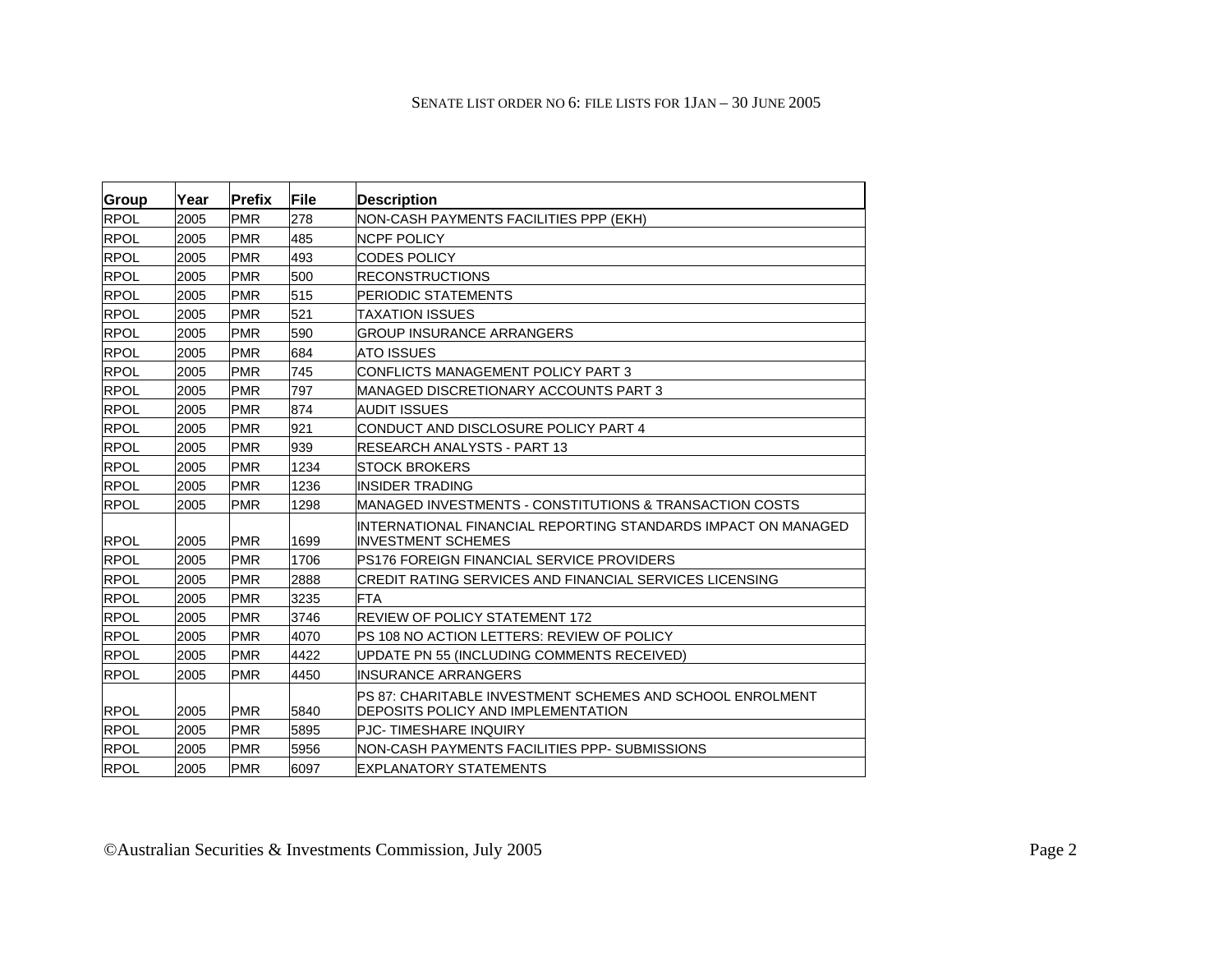## SENATE LIST ORDER NO 6: FILE LISTS FOR 1JAN – 30 JUNE 2005

| <b>RPOL</b> | 2005 | <b>PMR</b> | 6116  | <b>IREGULATED MDA SERVICES PLATFORM</b>                                                           |
|-------------|------|------------|-------|---------------------------------------------------------------------------------------------------|
| <b>RPOL</b> | 2005 | <b>PMR</b> | 6408  | IPS 166: FINANCIAL REQUIREMENTS- FUTURE POLICY REVIEW ISSUES                                      |
| <b>RPOL</b> | 2005 | <b>PMR</b> | 6690  | IREVIEW OF POLICY STATEMENT 176: FOREIGN FINANCIAL SERVICE<br><b>PROVIDERS(FFSP) PART 2</b>       |
| <b>RPOL</b> | 2005 | <b>PMR</b> | 6935  | <b>IRESPONSIBLE OFFICERS</b>                                                                      |
| <b>RPOL</b> | 2005 | <b>PMR</b> | 6937  | <b>IOFFERS TO BUY</b>                                                                             |
| <b>RPOL</b> | 2005 | <b>PMR</b> | 6938  | <b>IBOND MARKET TRANSPARENCY</b>                                                                  |
| <b>RPOL</b> | 2005 | <b>PMR</b> | 6939  | <b>SUPERANNUATION SWITCHING GUIDE</b>                                                             |
| <b>RPOL</b> | 2005 | <b>PMR</b> | 7127  | l1012IA PROJECT                                                                                   |
| <b>RPOL</b> | 2005 | <b>PMR</b> | 7128  | IANTI-MONEY LAUNDERING PART 2                                                                     |
| <b>RPOL</b> | 2005 | <b>PMR</b> | 7255  | IASIC MODEL STATEMENT OF ADVICE (SOA) PROJECT                                                     |
| <b>RPOL</b> | 2005 | <b>PMR</b> | 7391  | CLERP 8(INSOLVENCY): GENERAL PART 2                                                               |
| <b>RPOL</b> | 2005 | <b>PMR</b> | 7396  | ANTI- MONEY LAUNDERING BILL 2005                                                                  |
| <b>RPOL</b> | 2005 | <b>PMR</b> | 7488  | ITRUSTEE COMMON FUNDS                                                                             |
| <b>RPOL</b> | 2005 | <b>PMR</b> | 7512  | INSURANCE ARRANGERS                                                                               |
| <b>RPOL</b> | 2005 | <b>PMR</b> | 7513  | INON-CASH PAYMENTS                                                                                |
| <b>RPOL</b> | 2005 | <b>PMR</b> | 7663  | <b>IBUY BACKS: SMALL PARCELS</b>                                                                  |
| <b>RPOL</b> | 2005 | <b>PMR</b> | 7971  | ITAKEOVERS AND SUBSTANTIAL HOLDING RELIEF FOR INVESTMENT FUND<br><b>IMANAGERS: SECTION 671B</b>   |
| <b>RPOL</b> | 2005 | <b>PMR</b> | 8135  | IINSOLVENCY: CREDITORS' TRUSTS AND PT 5.3A PART 2                                                 |
| <b>RPOL</b> | 2005 | <b>PMR</b> | 8196  | FINALISING INTERIM POLICY STATEMENT 159 TAKEOVERS: DISCRETIONARY<br>POWERS PART 2 OF RPB2001-9286 |
| <b>RPOL</b> | 2005 | <b>PMR</b> | 9063  | INO ACTION LETTERS: PS 108                                                                        |
| <b>RPOL</b> | 2005 | <b>PMR</b> | 9280  | 1012IA PROJECT PART 4                                                                             |
| <b>RPOL</b> | 2005 | <b>PMR</b> | 9610  | IPLACEMENTS/ESS/SPP HARMONISATION AND REVIEW                                                      |
| <b>RPOL</b> | 2005 | <b>PMR</b> | 9749  | <b>MODEL SOA</b>                                                                                  |
| <b>RPOL</b> | 2005 | <b>PMR</b> | 9762  | FOREIGN FINANCIAL SERVICE PROVIDERS PART 6 1 MARCH 2005                                           |
| <b>RPOL</b> | 2005 | <b>PMR</b> | 9763  | ICREDIT RATING AGENCIES PART 2                                                                    |
| <b>RPOL</b> | 2005 | <b>PMR</b> | 9917  | ISUPERANNUATION SWITCHING                                                                         |
| <b>RPOL</b> | 2005 | <b>PMR</b> | 10115 | IRELIEF- S601GA:MANAGED INVESTMENT SCHEME CONSTITUTIONS                                           |
| <b>RPOL</b> | 2005 | <b>PMR</b> | 10119 | <b>ISUPERANNUATION CHOICE PART 2</b>                                                              |
| <b>RPOL</b> | 2005 | <b>PMR</b> | 10129 | <b>TAX ISSUES</b>                                                                                 |